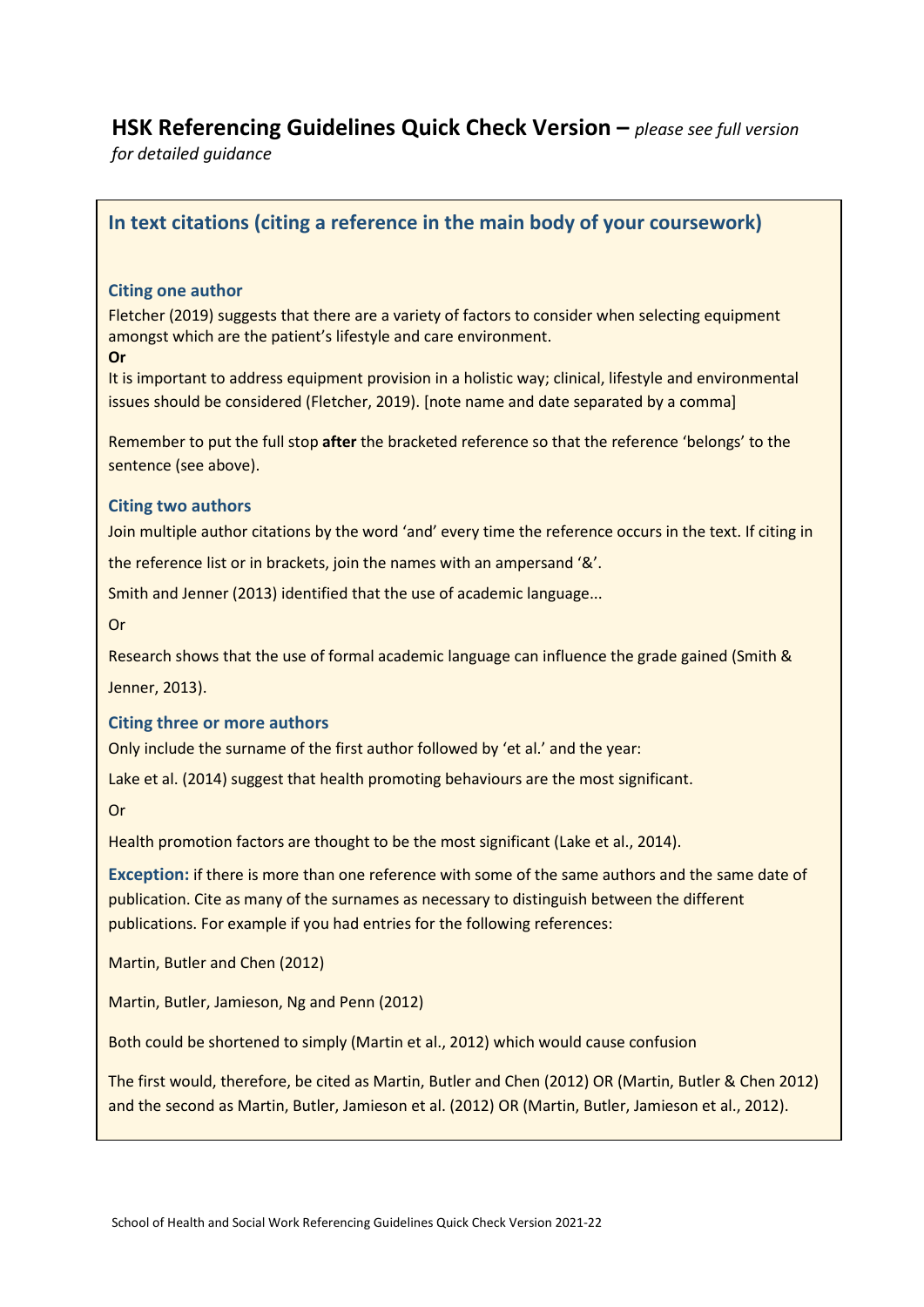## **Presenting a reference list at the end of your coursework**

### **Books (non-edited)**

Jackson, L. M. (2019). *The psychology of prejudice: From attitudes to social action* (2nd ed.). American Psychological Association. <https://doi.org/10.1037/0000168-000>

### Collen, A. (2017). *Decision making in paramedic practice.* Class Publishing **You do not need to include the publisher location**

### **Books (edited)**

Ruston, A. & Lawes, M. (1999). The management of leg ulcers in the community: A multi-disciplinary experience in primary care. In D. Humphris & P. Littlejohn (Eds.), *Implementing clinical guidelines: a practical guide*. (pp. 63-75). Radcliffe Medical Press.

If the book has a DOI this should be included in the reference:

Balsam, K. F., Martell, C. R., Jones, K. P., & Safren, S. A. (2019). Affirmative cognitive behavior therapy with sexual and gender minority people. In G. Y. Iwasama & P. A. Hays (Eds.), *Culturally responsive cognitive behavior therapy: Practice and Supervision* (2nd ed., pp. 287-314). American Psychological Association. https://doi.org/10.1037/0000119-012

# **'Practice' is capitalised because the phrase after the colon can stand on its own**.

#### **Books (e-book/digital)**

The author/editor, year, title and edition order is the same for electronic books (ebooks) as for nonelectronic books. There is no need to note the format, platform or device. Note the publisher and the DOI if available or shortened URL.

### **Journal articles**

### **Article with a DOI**

Sooknandan, S. V. (2014). Malnutrition in hospital patients: where does it come from? *British Journal of Nursing, 10*(9), 954-974.<https://doi.org/10.1037/0278-6144.24.1.334>

### **If a nondatabase URL is available for articles without a DOI, use the URL instead of a DOI**

Baker, J. Z. (2013). Dehydration in paediatric out-patients: what are the risks? *Journal of Paediatric Practice, 11*(18), 954-974. Retrieved fro[m http://jpp.lib.bme.edu/index](http://jpp.lib.bme.edu/index)

# **Journal article without DOI from a subscription based URL (e.g. CINAHL)**

Cuddy, C. (2002). Demystifying APA Style. Orthopaedic Nursing, 21(5), 35-42

### **Journal article with an article number or eLocator**

Moridi, M., Pazandeh, F., Hajian, S., & Potrata, B. (2020). Midwives' perspectives of respectful maternity care during childbirth: A qualitative study. PLOS ONE 15(3), Article e0229941. <https://doi.org/10.1371/journal.pone.0229941>

### **Journal article in press**

Minns Lowe, C. J., Isaac, C., Kelly, P., & Barker, K. L. (in press). Measuring step count: why it is important not to assume measures are reliable. *Physiotherapy*

Green, C. (2019). Incivility among nursing professionals in clinical and academic environments: Emerging research and opportunities. IGI Global. https://doi.org/10.4018/978-1-5225-7341-8

Thorn, B. E. (2017). *Cognitive therapy for chronic pain: A step-by-step guide* (2nd ed.). The Guilford Press. amnz.com/B074PYB36